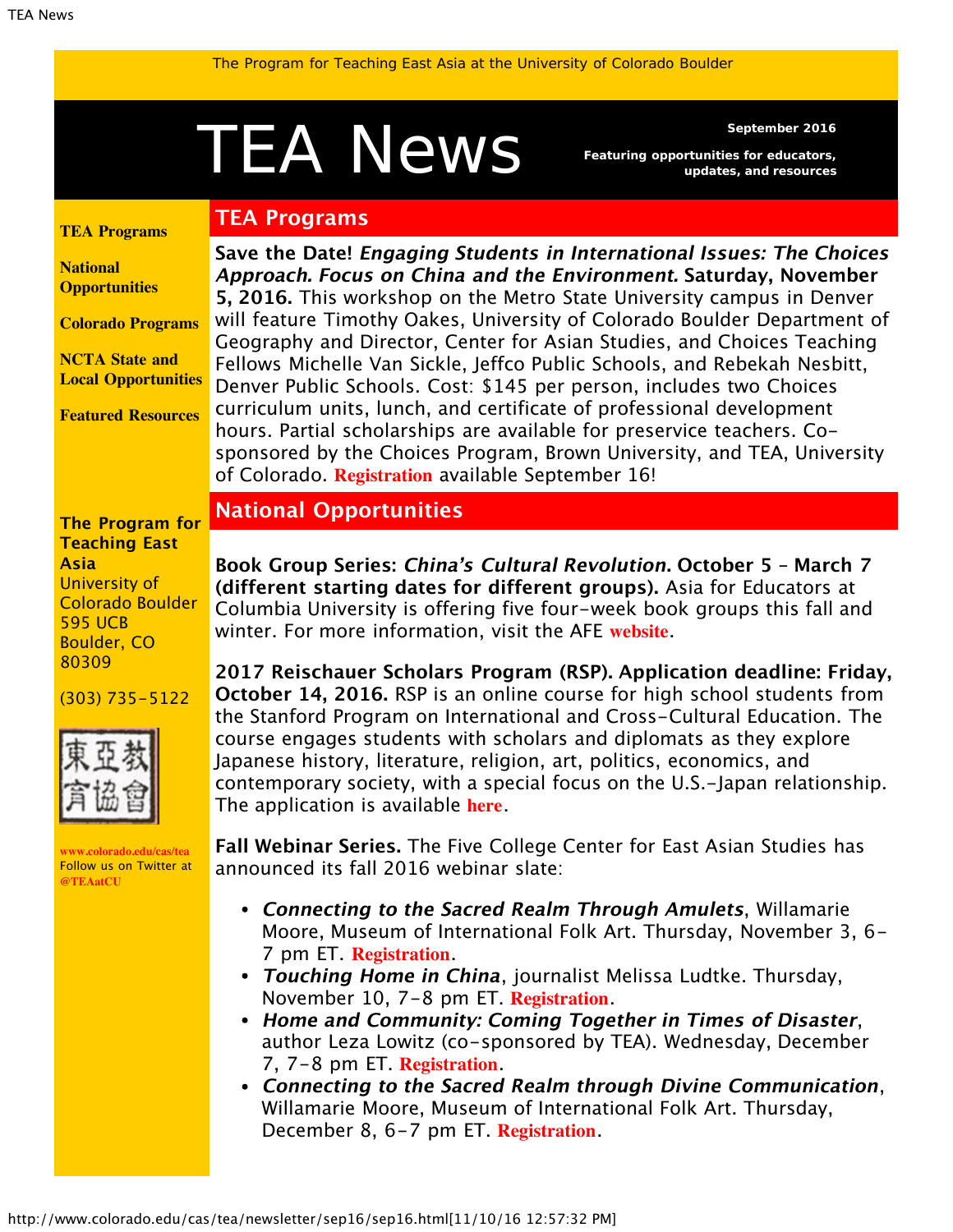**National Online NCTA Seminar: War and Peace: Voices from Japan. January 16 – April 3, 2017.** The Five College Center for East Asian Studies is offering this 12-week NCTA seminar focusing on the experiences of the peoples of Nagasaki, Hiroshima, and Okinawa during World War II, as well as in the post-war period. For more information, visit the seminar **[website](https://www.fivecolleges.edu/fcceas/ncta/national-online)**.

### <span id="page-1-0"></span>**Colorado Programs**

**Asia Films at the CU International Film Series.** This fall, the International Film Series at the University of Colorado is featuring several Asian films, including **Last Life in the Universe** (Japan, September 14), **Under the Sun** (Czech film shot in North Korea, September 16), **Throne of Blood** (Japan, September 25), and **Forgetting Vietnam** (Vietnam, October 10). For screening times and locations, visit the film series **[website](http://www.internationalfilmseries.com/schedule.php)**.

**Kodo Taiko Concert. Tuesday-Wednesday, February 14-15, 2017.** The renowned taiko group celebrates its 35th anniversary with a tour of North America featuring a new work by Artistic Director Tamasaburo Bando. Tickets are now on sale for this concert presented by the New Center and Sakura Foundation. For ticket information, visit the Newman Center **[website](http://www.newmantix.com/)**.

#### **Previously Announced Colorado Programs**

**Medicine as Art/Art as Medicine: An Exploration of Healing with Asian Art and Medicine. Saturday, October 1, 10 am – 4 pm.** This program at the Denver Art Museum (100 W. 14th Avenue Parkway, Denver) will feature presentations by Chinese medicine practitioners/artists and a tour of the Asian Art collections at the museum. Information about full- and half-day sessions is available **[here](http://denverartmuseum.org/calendar/exploration-of-healing-asian-art-and-medicine)**.

## <span id="page-1-1"></span>**NCTA State and Local Opportunities**

**NCTA Kansas City Blended Seminar: Samurai in Motion. October 1 – November 19.** This seminar will begin with face-to-face instruction on Saturday, October 1, at the Greater Kansas City Japan Festival. Subsequent sessions will be conducted online, for a total of 15 hours. The course will offer an interdisciplinary examination of the history, philosophy, and traditions of the samurai. To register, contact Nancy Hope at **[nfhope@ku.edu](mailto:nfhope@ku.edu)**.

**NCTA Oklahoma Seminar: China: Relying on the Past to Move Forward. October 2 – November 19.** This six-week (24-hour) seminar, to be held on the University of Oklahoma-Tulsa campus, will feature experts in the fields of language, culture, history, art, and information, as well as discussion of integrating Chinese culture in the classroom. More information is available **[here](http://eai.ou.edu/)**.